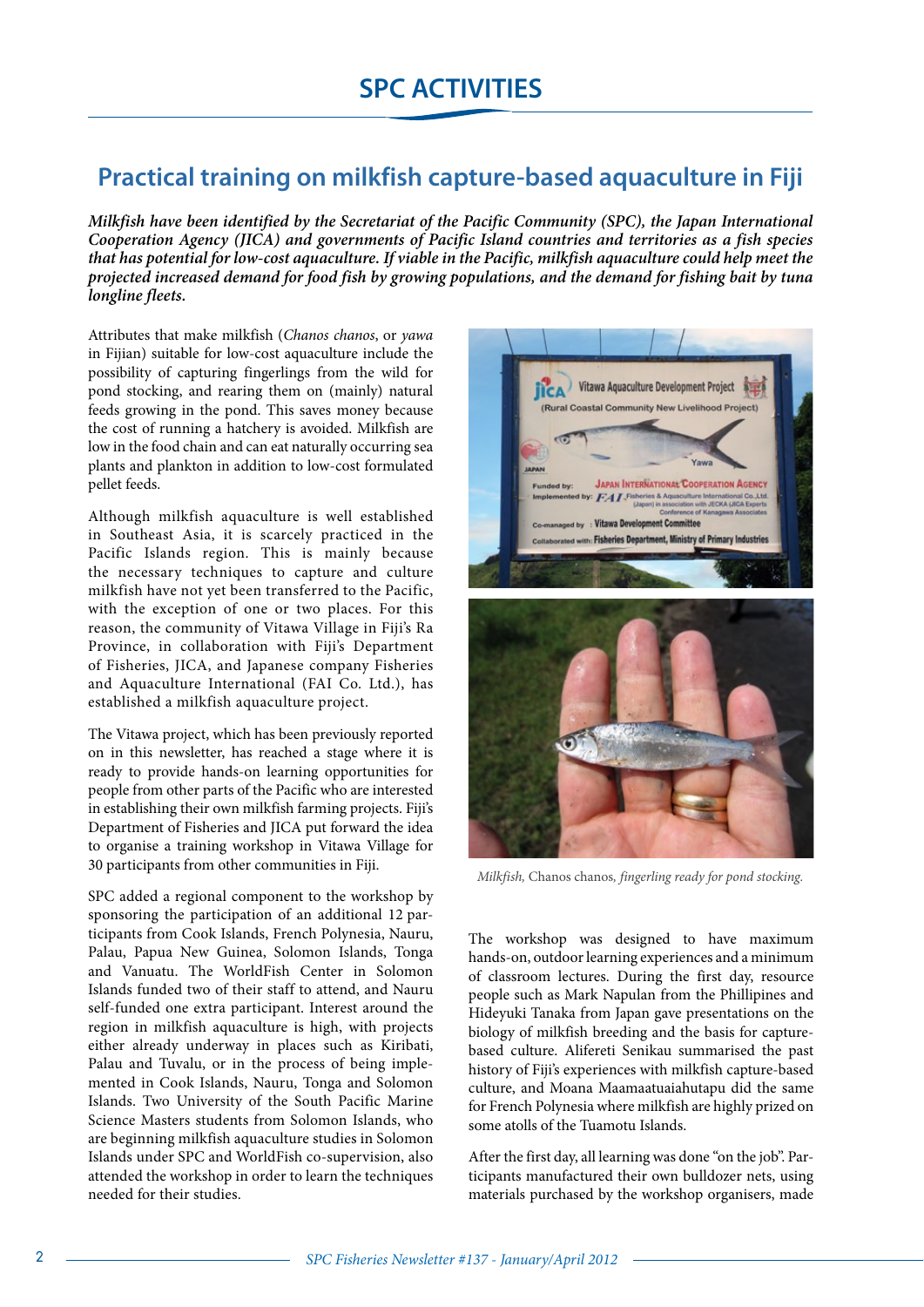## SPC ACTIVITIES



*Marika Silimaibau of Fiji teams up with Simon Vuto from Solomon Islands to capture milkfish fingerlings using a fine-mesh seine net.*

from local materials such as bamboo provided by the Vitawa Village youth. The idea was that, having made their own nets, participants would be able to take the nets back with them to their places of origin and conduct their own trials of milkfish capture-based culture.

The two main methods of fry capture were demonstrated. One method is to capture fingerlings in shallow pools within mangroves. The other is to use floating "bulldozer" nets to catch young fry along beach fronts. Workshop participants using the shallow-pool method successfully caught several thousand fingerlings. This



*Fingerlings are carefully moved from the seine net into buckets with aeration for transport to the fishponds.*

catch was used to demonstrate the correct techniques for handling and transporting baby milkfish to the farm. Participants worked jointly with the Vitawa milkfish farm youth group to acclimate the fish to pond water, sort the fish according to correct species, and stock them into nursery ponds. In addition to learning the correct methods, workshop participants were able to contribute to the Vitawa fish farm project by stocking several thousand more fish into the fishponds.

Participants practiced the correct way to calculate how much feed to give fish in ponds each day. Water